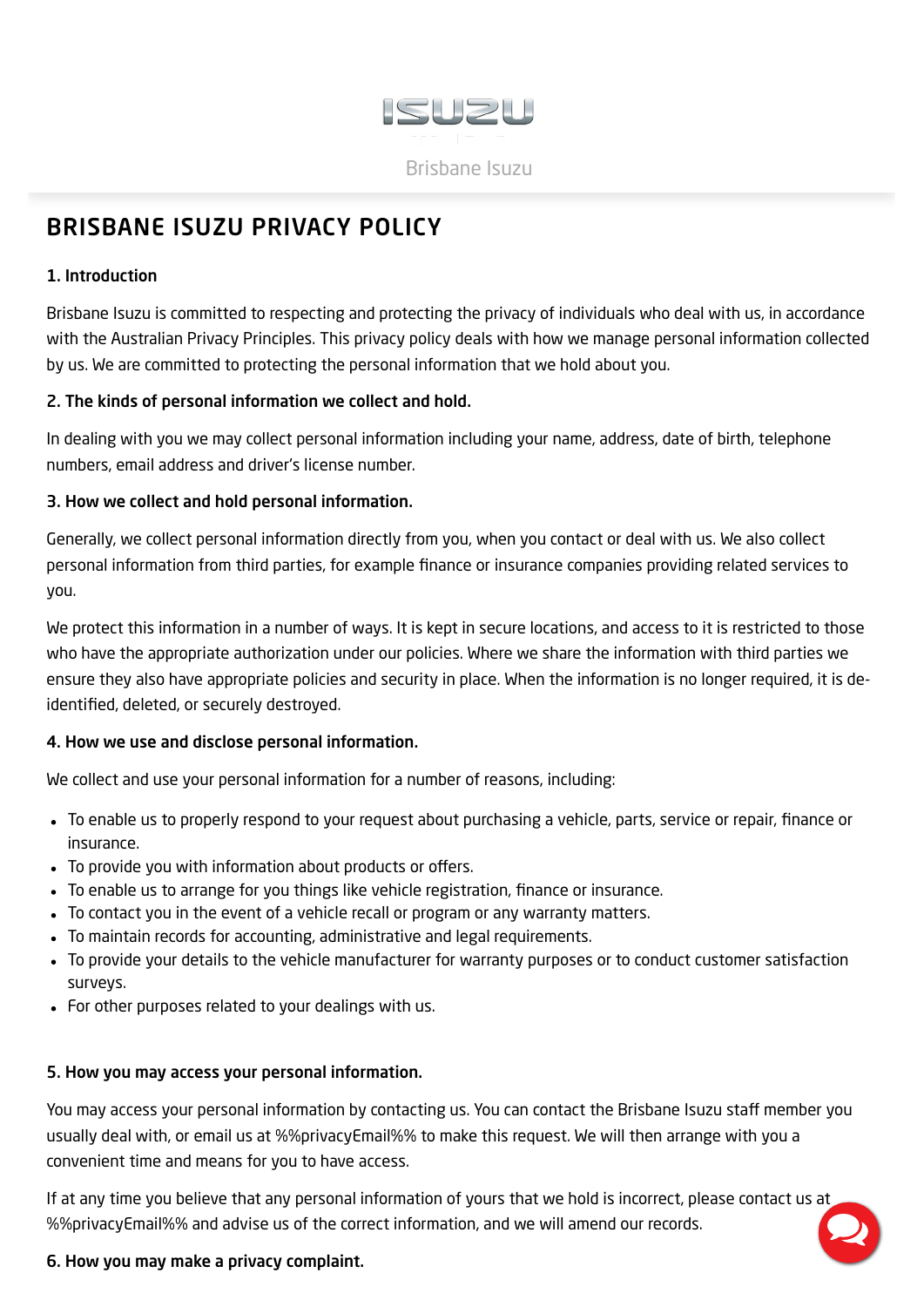complaint and respond to you with our findings and our proposed action, within 30 days. In the event you are dissatisfied with the outcome of the complaint of the investigation, you may refer your complaint to the Office of the Australian Information Commissioner.

## 7. Transfer of personal information overseas.

Brisbane Isuzu may disclose personal information (including credit information) to overseas recipients in order to provide their products and/ or services and for administrative or other management purposes.

Our business is affiliated with other businesses located overseas, such as vehicle manufacturers and original equipment manufacturers. In the course of doing business with you, we are likely to disclose some of your personal information to overseas recipients. However, we will only do so where:

- it is necessary to complete the transaction you have entered into; and
- you have provided consent; or
- we believe on reasonable grounds that the overseas recipient is required to deal with your personal information by enforceable laws which are similar to the requirements under the APPs; or
- it is otherwise permitted by law.

While it is not practicable to list every country in which such recipients may be located, recipients of such disclosures is likely to include countries where the parent company of our franchises exist, such as Japan and Germany.

#### 8. Changes to our policy

This Privacy Policy was updated in March 2014. We may update it from time to time at our discretion.

Our Contact details are:

Brisbane Isuzu Address: 1121 Beaudesert Road, Archerfield, QLD 4108 Phone: (07) 3373 2400

#### 9. Links to Other Sites

This site contains links to other Websites. We are not responsible for the Privacy Policies of other sites.

[Back](#page-0-0) To Top

| <b>TRUCK RANGE</b>  | <b>BUYING</b>                      |
|---------------------|------------------------------------|
| N Series            | <b>Isuzu Trucks Special Offers</b> |
| <b>F</b> Series     | <b>Local Special Offers</b>        |
| <b>FX Series</b>    | New Trucks                         |
| <b>FY Series</b>    | Finance                            |
| Giga Series         | <b>Finance Calculator</b>          |
|                     | Fleet                              |
| <b>APPLICATIONS</b> | Request a Brochure                 |
| <b>Tippers</b>      | Request a Quote                    |